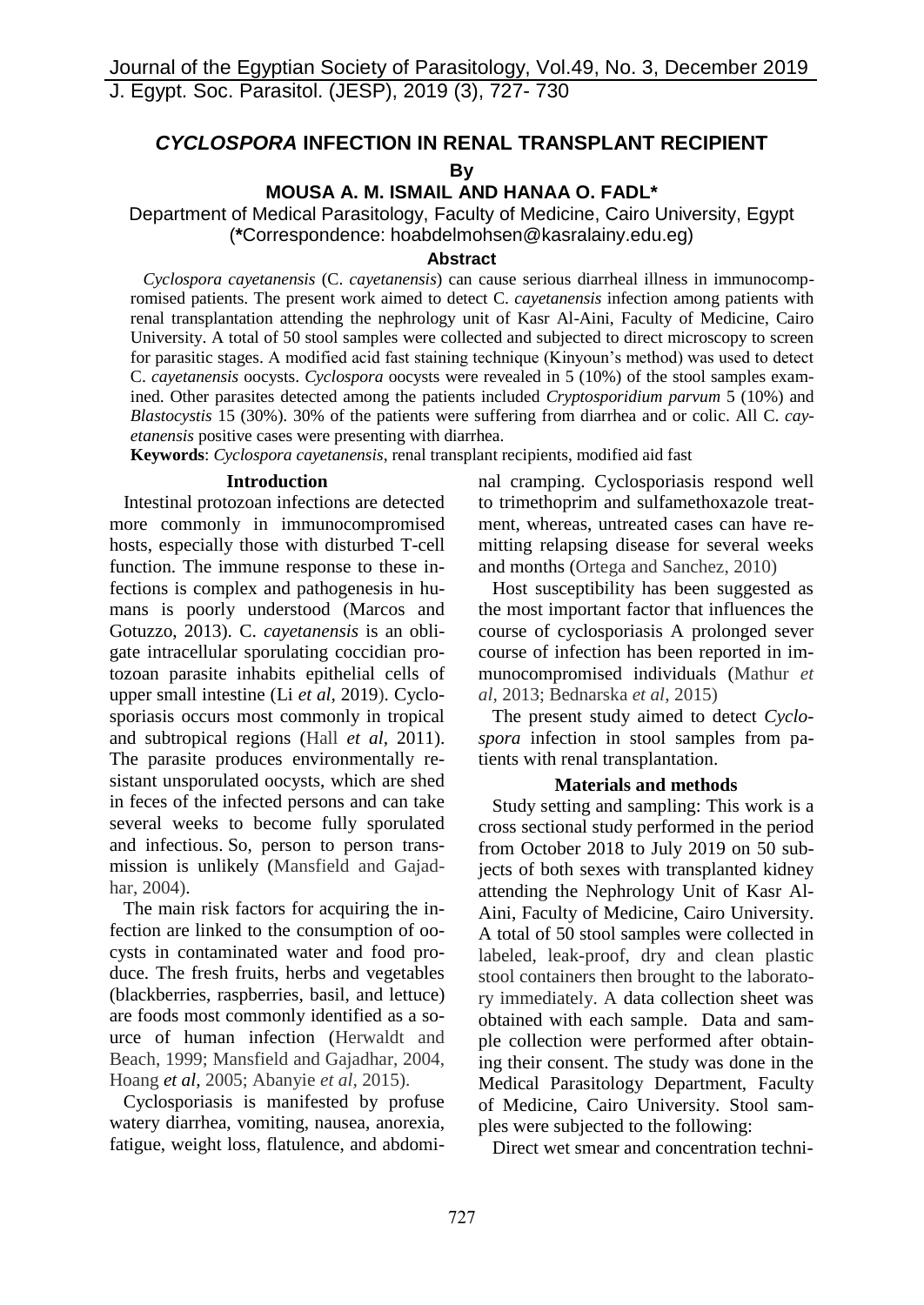que: Stool samples examined using direct wet smear and formalin-ethyl actate sedimentation methods for ova and other parasitic stages (Garcia, 2007).

 Permanent staining technique: Modified acid fast staining technique (Kinyoun's method) was conducted for the detection of *C*. *cayetanensis* oocysts. Briefly, thin stool smears were prepared and dried. Smears were fixed with absolute methanol for 1 min and then flooded with Kinyoun's carbol fuchsin stain for 5min, and rinsed briefly with tap water. Stained smears were decolorized with 0.5% acid-alcohol for 2 min, counterstained with 1% methylene blue for 1 min, washed and air dried. Slides were examined for *Cyclospora* oocysts and other coccidian parasites by light microscopy using oil immersion lens for at least 10min (Weber *et al,* 1992).

Statistical analysis: Data were analyzed by using statistical package SPSS version 23. Numerical data were summarized as mean & standard deviation. Qualitative data were summarized using frequency and percentage

## **Results**

 A total 50 fecal samples were collected from renal transplant recipients with a mean age of 42 years. Of these 29 (58%) were males and 21 (42%) were females (Tab. 1). Difference was non-significant  $(P \text{ value} >$ 0.05). Creatinine level ranged from 2 to 8 with a mean of 3.2.

| Table 1: Age distribution in relation to sex in studied group |    |      |             |               |  |
|---------------------------------------------------------------|----|------|-------------|---------------|--|
| <b>Sex</b>                                                    | no | $\%$ | Mean of age | Std deviation |  |
| Male                                                          | 29 | 58%  | 42.96       | 15.88         |  |
| Female                                                        |    | 42%  | 41.95       | 16.24         |  |
| Total                                                         | 50 | 100% |             | 15.87         |  |

Out of 50 renal transplant recipients, 15 (30%) suffered from diarrhea, 15 (30%) from colic, and 5 (10%) from fever. Out of

15 diarrheic patients, 5 had chronic diarrhea (Tab. 2). All *Cyclospora* positive cases have diarrhea.

| <b>Symptoms</b> | Total number $(n=50)$ | Cyclospora $(n=5)$   |
|-----------------|-----------------------|----------------------|
|                 | Frequency $[n. (%)]$  | Frequency $[n. (%)]$ |
| Diarrhea        | 15 (30%)              | $5(100\%)$           |
| Colic           | 15 (30%)              | $0(0\%)$             |
| Fever           | $5(10\%)$             | $0(0\%)$             |

Table 2: Clinical manifestations in studied group

 Macroscopic examination showed formed consistency in (60%), soft in (30%) and loose in (10%). Microscopic examination detected *Blastocystis* forms in 15 (30%); *Cyclo-*

*ium* oocysts in 5 (10%). Among 5 *Cyclospora* positive stool samples, 2 had co-infection with *Blastocystis* (Tab. 3, Fig, 1) . Table 3: Intestinal parasites among renal transplant recipients

*spora* oocysts in 5 (10%) and *Cryptosporid-*

| Protozoa parasites      | Frequency $[n. (%)]$ |
|-------------------------|----------------------|
| <i>Blastocystis</i>     | 15 (30%)             |
| Cyclospora oocysts      | $5(10\%)$            |
| Cryptosporidium oocysts | $5(10\%)$            |

### **Discussion**

 Protozoa are major pathogens that cause intestinal infection in immunocompromised patients due to their impaired cellular immunity, including transplant patients (Ferreira and Borges, 2002; Azmi *et al,* 2010). *Cyclospora* infection is among a group of renal transplant recipients as one of the major sectors of organ recipients in Egypt (Saadi *et al,* 2016). cyclosporiasis is often difficult to diagnose and may be overlooked as a cause of diarrhea in such patients.

 The present study revealed that *Cyclospora* was responsible for diarrhea in 5 cases (10%), with neither colic nor fever in these patients. Also, two of them had coinfection with *Blastocystis,* the latter being the most prevalent protozoan infections (15%).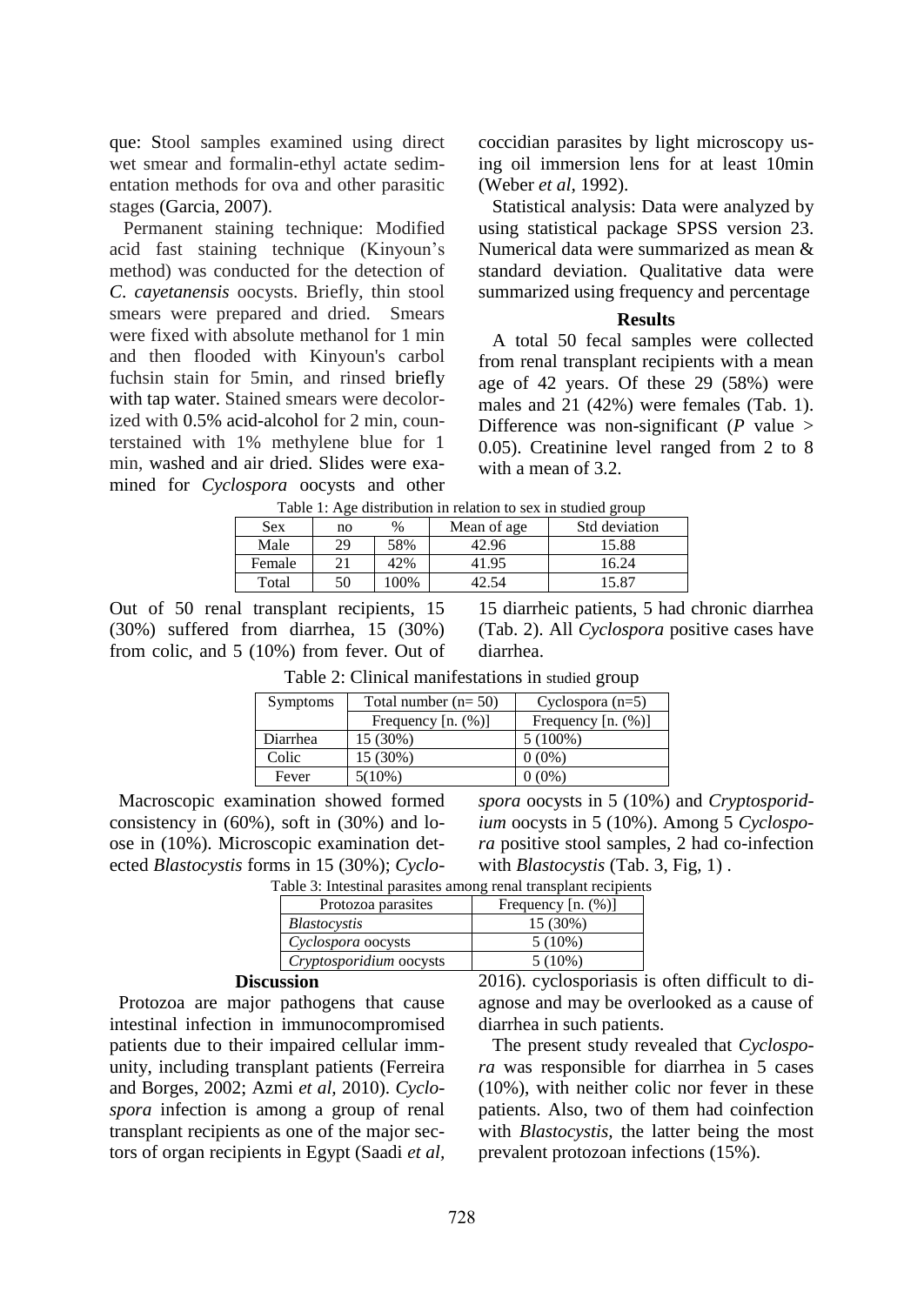In the current study, cryptosporidiosis had the same frequency as cyclosporiasis (10%). *Cryptosporidium* is one of the most common protozoa infections in transplant recipients in general, with worldwide incidences up to 38% (Udgiri *et al,* 2004; Raja *et al,* 2014; Yadav *et al,* 2016). Concurrent infection of both *Cryptosporidium* and *Cyclospora* is quite common (Ortega and Sanchez, 2010; Bhandari *et al,* 2015). The presence of multiple protozoa infections in those patients highlights the results of several previous reports which stated that intestinal parasitic infections in immunocompromised patients was related to prevalence of intestinal parasitism in their respective localities (Meamar *et al,* 2007; Valar *et al,* 2007, Azmi *et al,* 2010). No relation was found between sex or kidney functions infected with *Cyclospora*.

 Little data on the prevalence of cyclosporiasis in renal transplant recipients is available as reports on this association are generally sparse. However, the present study showed that *Cyclospora* is a relatively common pathogen among recipients of kidney transplants. Kilbas (2009) in Turkey described the detection of *Cyclospora* in one renal transplant recipient. Also, Azmi *et al.* (2010) stated that none of the investigated transplant patients with diarrhea had cyclosporiasis in Iran. But, the parasite itself was rarely distributed there (Rezaian *et al,* 2000). One case of cyclosporiasis was reported in the USA in a renal transplant recipient, who was originally from the Dominican Republic (Visvesvar *et al,* 2013). Bednarska *et al.* (2015) reported a case of cyclosporiasis in a renal transplant recipient that was acquired while traveling in Asia. Yadav *et al.* (2016) in India reported cyclosporiasis infection rate of 5% among transplant patients. Undoubtedly, cyclosporiasis has a less global prevalence in the immunosuppressed compared to other coccidian protozoa (Kulkami *et al,* 2009).

 It's noteworthy that latest diagnostic recommended the use of microscopy for stained slides. The auto-fluorescence and gastrointestinal multiplex molecular assays were recommended that reveal even a higher infection rate in transplant patients, and others (La Honz *et al,* 2019).

#### **Conclusion**

 Opportunistic protozoa infections including cyclosporiasis appear to be high in renal transplant recipients in Egypt. It is advised to perform stained stool analysis using for proper rapid detection and management, thereby helping with decreased postoperative morbidity and achieving quick recovery. It is recommended to use immunodiagnostic and molecular diagnostic techniques when available.

#### **References**

**Abanyie, F, Harvey, R, Harris, JR, Wiegand, RE, Gaul, L,** *et al***, 2015:** 2013 multistate outbreaks of *Cyclospora cayetanensis* infections associated with fresh produce: Focus on the Texas investigations. Epidemiol. Infect. 143, 16:3451- 8.

**Azami, M, Sharif, M, Hejazi, S, Tazhibi, M, 2010:** Intestinal parasitic infections in renal transplant recipients. Braz. J. Infect. Dis. 14:15-8. **Bednarska, M, Bajer, A, Welc-Falęciak, R, Pawełas, A, 2015:** transplant traveller: A case report of outbreak. Parasites Vectors 8:411.

**Bhandari, D, Tandukar, S, Parajuli, H, Thapa, P, Chaudhary, P,** *et al***, 2015:** *Cyclospora* in-fection among school children in Kathmandu, Nepal: Prevalence and associated risk factors. Trop. Med. Hlth. 43, 4:211-6.

**Ferreira, MS, Borges, AS, 2002:** Some aspects of protozoan infections in immunocompromised patients: A review. Mem. Inst. Oswaldo Cruz Rio de Janeiro 97:443-57.

**Hall, RL, Jones, JL, Herwaldt, BL, 2011:** Surveillance for laboratory confirmed sporadic cases of cyclosporiasis, United States, 1997-2008: Morbidity and mortality weekly report. Surveill. Summ. 60:1-11

**Herwaldt, BL, Beach, MJ, 1999:** The return of *Cyclospora* in 1997: another outbreak of cyclosporiasis in North America associated with imported raspberries. *Cyclospora* Working Group. Ann. Intern. Med. 130:210-20.

**Hoang, LM, Fyfe, M, Ong, C, Harb, J, Champagne S, Dixon B,** *et al***, 2005:** Outbreak of cy closporiasis in British Columbia associated with imported Thai basil. Epidemiol Infect. 133:23-7. **Garcia, LS, 2007:** Clinically important human